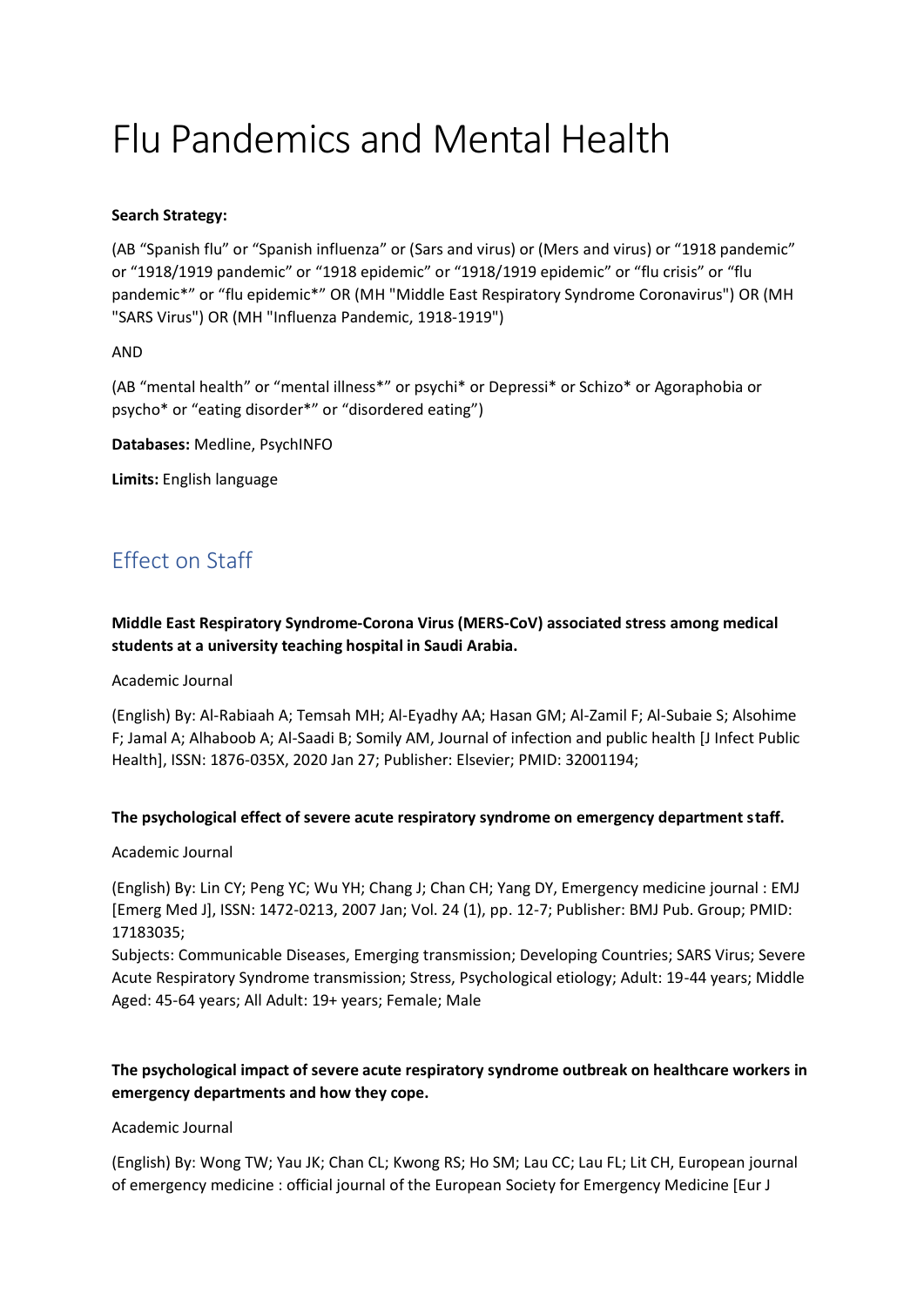Emerg Med], ISSN: 0969-9546, 2005 Feb; Vol. 12 (1), pp. 13-8; Publisher: Lippincott Williams & Wilkins; PMID: 15674079;

Subjects: Hong Kong; Disease Outbreaks prevention & control; Emergency Service, Hospital statistics & numerical data; Personnel, Hospital psychology; Personnel, Hospital statistics & numerical data; Severe Acute Respiratory Syndrome epidemiology; Adult: 19-44 years; Middle Aged: 45-64 years; All Adult: 19+ years; Female; Male

# **Long-term psychological and occupational effects of providing hospital healthcare during SARS outbreak.**

#### Academic Journal

(English) By: Maunder RG; Lancee WJ; Balderson KE; Bennett JP; Borgundvaag B; Evans S; Fernandes CM; Goldbloom DS; Gupta M; Hunter JJ; McGillis Hall L; Nagle LM; Pain C; Peczeniuk SS; Raymond G; Read N; Rourke SB; Steinberg RJ; Stewart TE; VanDeVelde-Coke S; Veldhorst GG; Wasylenki DA, Emerging infectious diseases [Emerg Infect Dis], ISSN: 1080-6040, 2006 Dec; Vol. 12 (12), pp. 1924- 32; Publisher: National Center for Infectious Diseases, Centers for Disease Control and Prevention (CDC); PMID: 17326946;

Subjects: Ontario; Disease Outbreaks; Personnel, Hospital psychology; Severe Acute Respiratory Syndrome psychology; Adult: 19-44 years; All Adult: 19+ years; Female; Male

# **Assessment of psychological preparedness and emergency response willingness of local public health department and hospital workers.**

#### Academic Journal

Errett, Nicole A.; Barnett, Daniel J.; Thompson, Carol B.; Semon, Natalie L.; Catlett, Christina; Hsu, Edbert; Gwon, Howard; Balice, Ran D.; Links, Jonathan M.; International Journal of Emergency Mental Health, Vol 14(2), 2012 pp. 125-133. Publisher: Chevron Publishing; [Journal Article] Subjects: Emergency Preparedness; Health Attitudes; Public Health; Resilience (Psychological); Adulthood (18 yrs & older); Middle Age (40-64 yrs); Male; Female

#### **Psychological impact of the pandemic (H1N1) 2009 on general hospital workers in Kobe.**

#### Academic Journal

Matsuishi, Kunitaka; Kawazoe, Ayako; Imai, Hissei; Ito, Atsushi; Mouri, Kentaro; Kitamura, Noboru; Miyake, Keiko; Mino, Koichi; Isobe, Masanori; Takamiya, Shizuo; Hitokoto, Hidefumi; Mita, Tatsuo; Psychiatry and Clinical Neurosciences, Vol 66(4), Jun, 2012 pp. 353-360. Publisher: Wiley-Blackwell Publishing Ltd.; [Journal Article] Subjects: Health Personnel Attitudes; Infectious Disorders; Mental Health; Pandemics; Health Personnel; Adulthood (18 yrs & older); Young Adulthood (18-29 yrs); Thirties (30-39 yrs); Middle Age (40-64 yrs); Aged (65 yrs & older); Male; Female

**Middle East Respiratory Syndrome Coronavirus epidemic impact on healthcare workers' risk perceptions, work and personal lives.**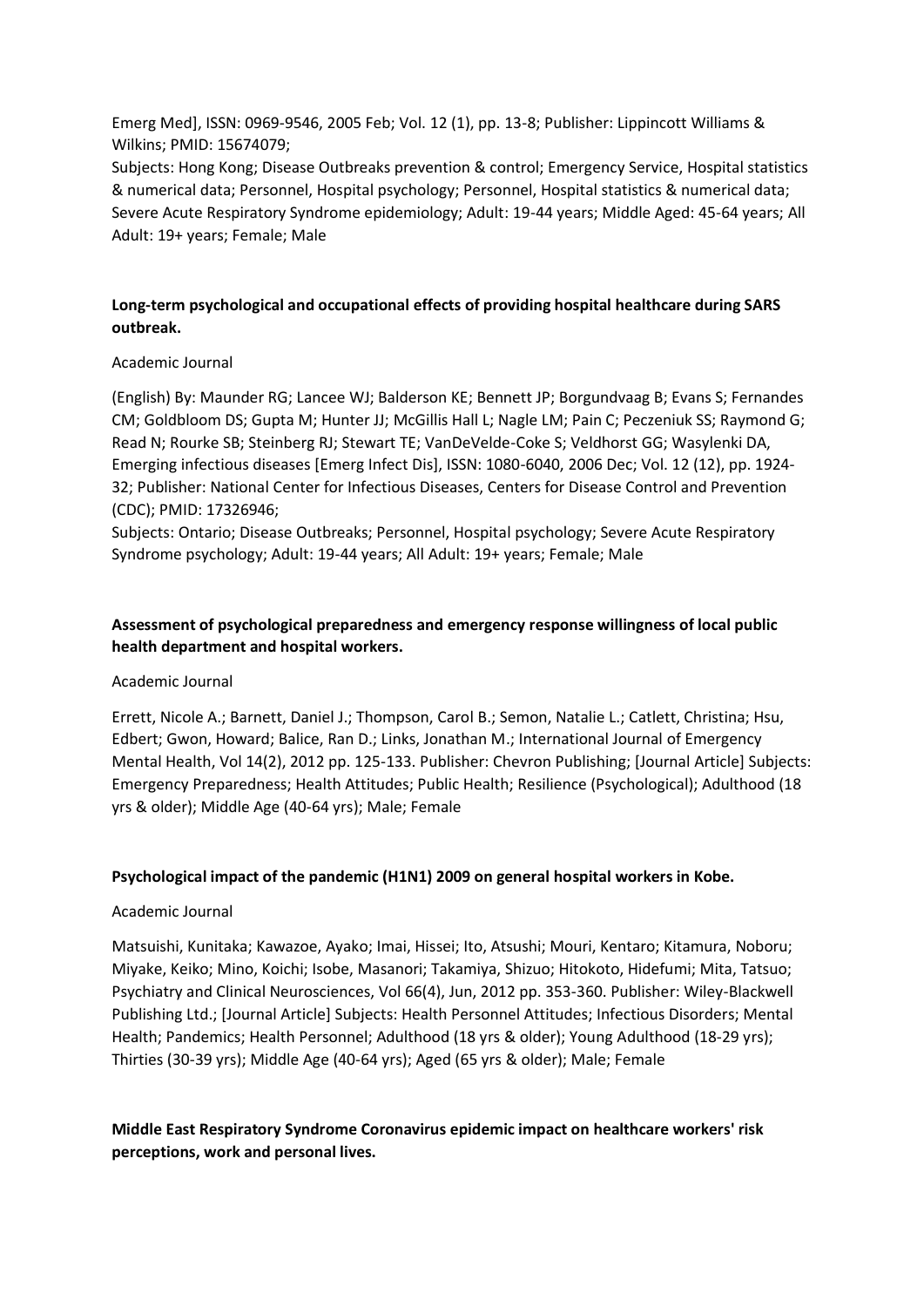#### Academic Journal

(English) By: Alsubaie S; Hani Temsah M; Al-Eyadhy AA; Gossady I; Hasan GM; Al-Rabiaah A; Jamal AA; Alhaboob AA; Alsohime F; Somily AM, Journal of infection in developing countries [J Infect Dev Ctries], ISSN: 1972-2680, 2019 Oct 31; Vol. 13 (10), pp. 920-926; Publisher: Open Learning on Enteric Pathogens; PMID: 32084023;

Copyright (c) 2019 Sarah Alsubaie, Mohamad Hani Temsah, Ayman Al-Eyadhy, Ibrahim Gossady, Gamal Hasan, Abdulkarim Al-rabiaah, Amr Jamal, Ali Alhaboob, Fahad Alsohime, Ali Mohammed Somily

# **Knowledge, Attitudes and Behaviours of Healthcare Workers in the Kingdom of Saudi Arabia to MERS Coronavirus and Other Emerging Infectious Diseases.**

#### Academic Journal

(English) By: Alsahafi AJ; Cheng AC, International journal of environmental research and public health [Int J Environ Res Public Health], ISSN: 1660-4601, 2016 Dec 06; Vol. 13 (12); Publisher: MDPI; PMID: 27929452;

Subjects: Clinical Competence; Communicable Diseases, Emerging psychology; Coronavirus Infections psychology; Health Personnel psychology; Middle East Respiratory Syndrome Coronavirus physiology; Female; Male

# **Psychological impact of the 2015 MERS outbreak on hospital workers and quarantined hemodialysis patients.**

# Academic Journal

(English) By: Lee SM; Kang WS; Cho AR; Kim T; Park JK, Comprehensive psychiatry [Compr Psychiatry], ISSN: 1532-8384, 2018 Nov; Vol. 87, pp. 123-127; Publisher: W.B. Saunders; PMID: 30343247;

Subjects: Coronavirus Infections psychology; Occupational Diseases psychology; Personnel, Hospital psychology; Quarantine psychology; Renal Dialysis psychology; Stress, Psychological virology; Adult: 19-44 years; Middle Aged: 45-64 years; All Adult: 19+ years; Female; Male

# **Nurses' experiences of care for patients with Middle East respiratory syndrome-coronavirus in South Korea.**

#### Academic Journal

(English) By: Kim Y, American journal of infection control [Am J Infect Control], ISSN: 1527-3296, 2018 Jul; Vol. 46 (7), pp. 781-787; Publisher: Mosby; PMID: 29502886; Subjects: Republic of Korea; Coronavirus Infections therapy; Disease Outbreaks prevention & control; Middle East Respiratory Syndrome Coronavirus physiology; Nurses psychology; Adult: 19-44 years; All Adult: 19+ years; Female; Male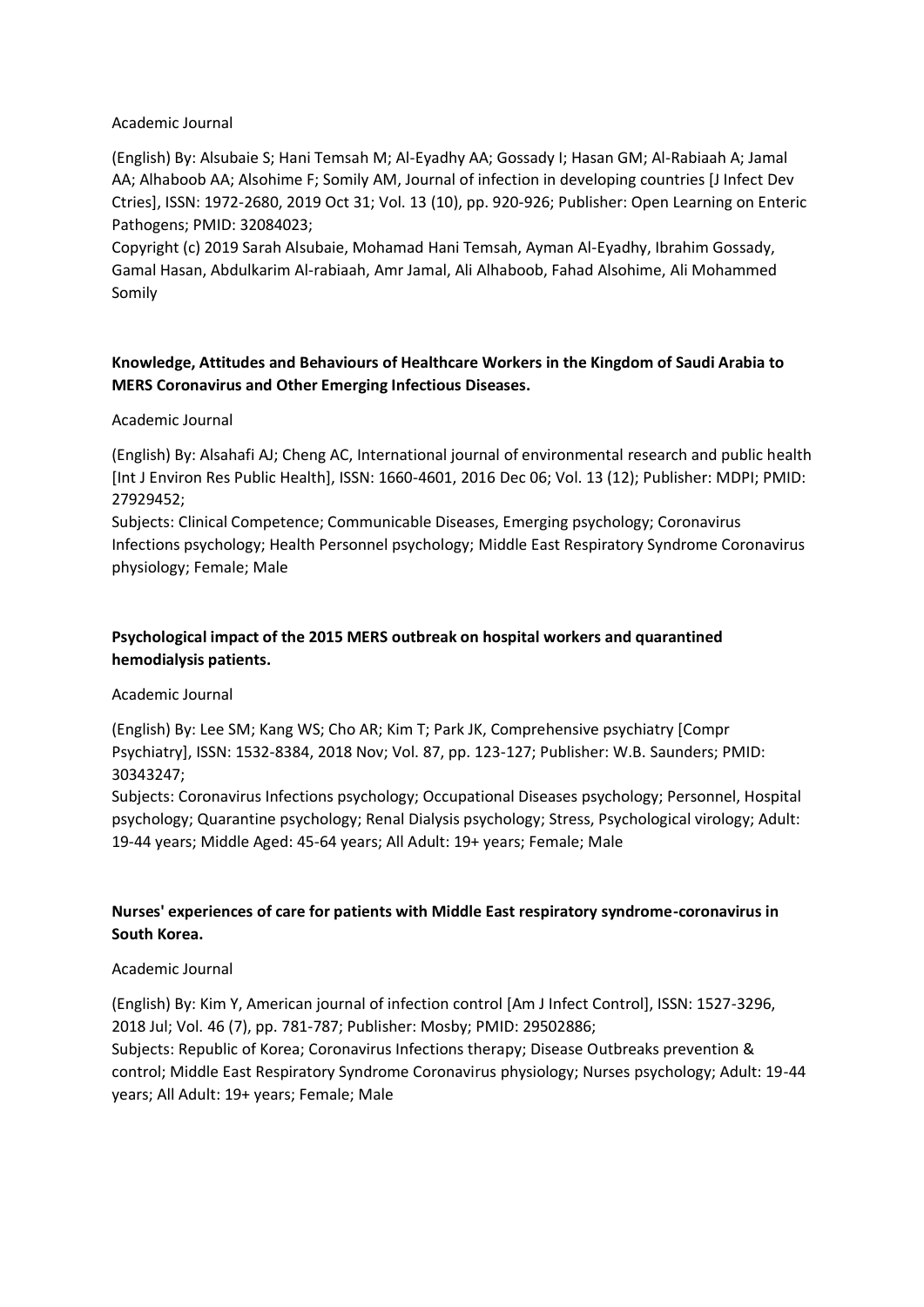# **Mental Health of Nurses Working at a Government-designated Hospital During a MERS-CoV Outbreak: A Cross-sectional Study.**

#### Academic Journal

(English) By: Park JS; Lee EH; Park NR; Choi YH, Archives of psychiatric nursing [Arch Psychiatr Nurs], ISSN: 1532-8228, 2018 Feb; Vol. 32 (1), pp. 2-6; Publisher: W.B. Saunders; PMID: 29413067; Subjects: Coronavirus Infections epidemiology; Disease Outbreaks statistics & numerical data; Hospitals, State; Mental Health; Middle East Respiratory Syndrome Coronavirus; Nurse's Role psychology; Adult: 19-44 years; All Adult: 19+ years; Female

# Effect on General Populace

**Psychobehavioural responses to the 2014 Middle East respiratory syndrome-novel corona virus (MERS CoV) among adults in two shopping malls in Jeddah, western Saudi Arabia.**

# Academic Journal

(English) By: AlNajjar NS; Attar LM; Farahat FM; AlThaqafi A, Eastern Mediterranean health journal = La revue de sante de la Mediterranee orientale = al-Majallah al-sihhiyah li-sharq al-mutawassit [East Mediterr Health J], ISSN: 1020-3397, 2017 Feb 01; Vol. 22 (11), pp. 817-823; Publisher: Eastern Mediterranean Regional Office of the World Health Organization; PMID: 28177112; Subjects: Coronavirus Infections epidemiology; Coronavirus Infections psychology; Disease Outbreaks; Middle East Respiratory Syndrome Coronavirus isolation & purification; Adult: 19-44 years; All Adult: 19+ years; Female; Male

# **Coping with the threat of severe acute respiratory syndrome: Role of threat appraisals and coping responses in health behaviors.**

# Academic Journal

Lee-Baggley, Dayna; DeLongis, Anita; Voorhoeave, Paul; Greenglass, Esther; Asian Journal of Social Psychology, Vol 7(1), Apr, 2004 Special Issue: SPECIAL ISSUE ON PSYCHOLOGY OF SEVERE ACUTE RESPIRATORY SYNDROME (SARS). pp. 9-23. Publisher: Blackwell Publishing; [Journal Article] Subjects: Coping Behavior; Health Behavior; Health Promotion; Respiratory Tract Disorders; Threat; Male; Female

# **Psychological trauma as a fundamental factor hindering containment of the Ebola virus: Workshops for professionals and paraprofessionals.**

#### Book

Oz, Sheri; In: The psychosocial aspects of a deadly epidemic: What Ebola has taught us about holistic healing. Kuriansky, Judy (Ed); Publisher: Praeger/ABC-CLIO; 2016, pp. 243-267. [Chapter] Subjects: Epidemics; Personnel Training; Psychological Stress; Trauma; Viral Disorders

# **Panic and pandemics: From fear of contagion to contagion of fear.**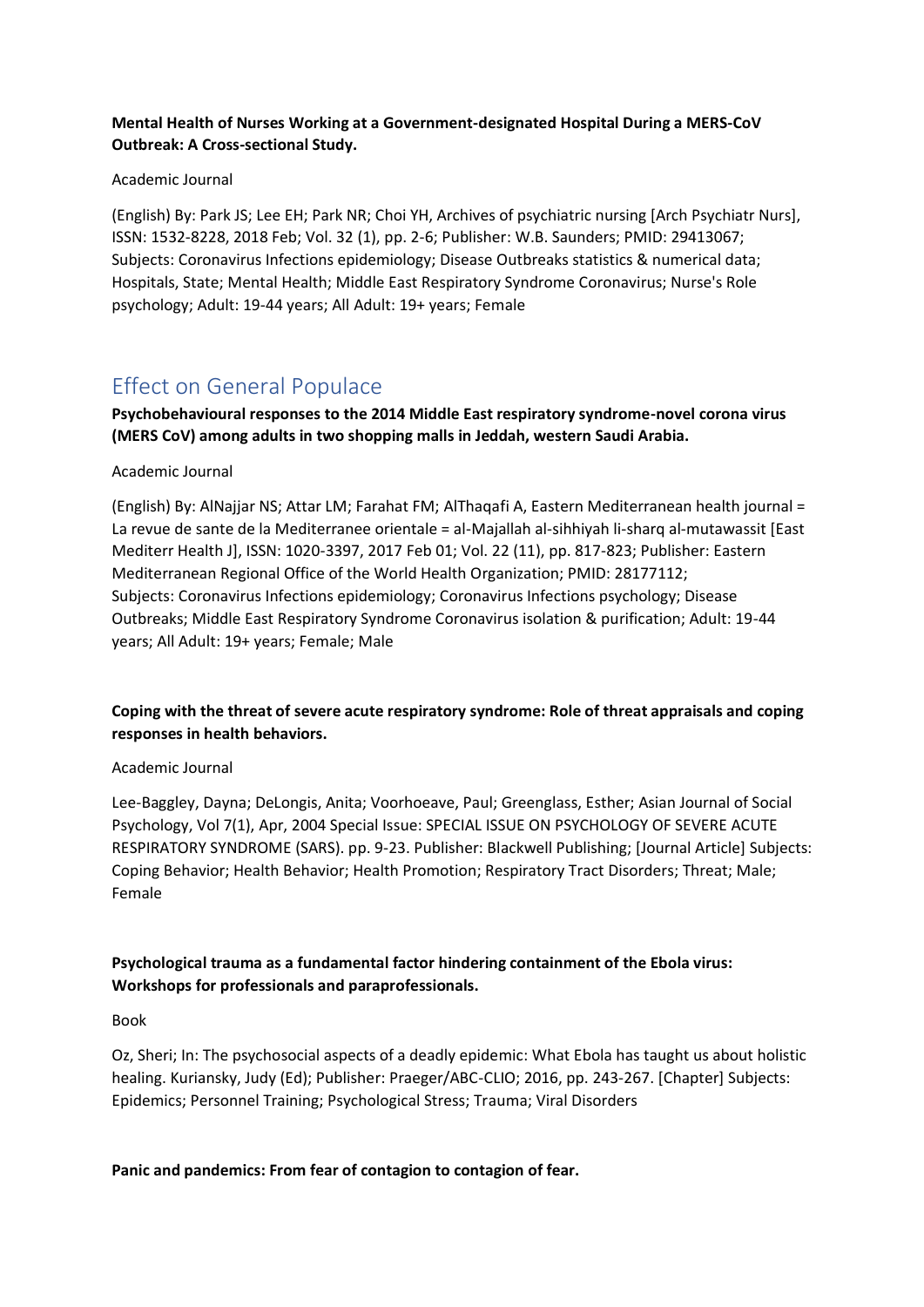#### Book

Perini, Mario; In: Psychoanalytic reflections on a changing world. Brunning, Halina (Ed); Publisher: Karnac Books; 2012, pp. 213-232. [Chapter] Subjects: Anxiety; Contagion; Fear; Pandemics; Panic

#### **Traumatic stress in the age of COVID-19: A call to close critical gaps and adapt to new realities.**

Academic Journal

Horesh, Danny; Brown, Adam D.; Psychological Trauma: Theory, Research, Practice, and Policy, Vol 12(4), May, 2020 pp. 331-335. Publisher: Educational Publishing Foundation; [Journal Article] Subjects: Pandemics; Posttraumatic Stress Disorder; Trauma; Viral Disorders

#### **Growing up in wartime: Evidence from the era of two world wars.**

#### Academic Journal

(English) By: Havari E; Peracchi F, Economics and human biology [Econ Hum Biol], ISSN: 1873-6130, 2017 May; Vol. 25, pp. 9-32; Publisher: Elsevier Science; PMID: 27720584; Subjects: Life Change Events history; Survivors psychology; World War I; World War II; Adolescent: 13-18 years; Adult: 19-44 years; Aged: 65+ years; Aged, 80 and over; Child: 6-12 years; Child, Preschool: 2-5 years; Middle Aged: 45-64 years; Young Adult: 19-24 years; All Child: 0-18 years; All Adult: 19+ years; Female; Male

#### **Psychological responses to influenza A, H1N1 ('swine flu') in India.**

#### Academic Journal

Sahni, Sanjeev P.; Kumar, Vaijayanthee; Srivastava, D. K.; Jain, Garima; Journal of Psychosocial Research, Vol 11(1), Jan-Jun, 2016 pp. 201-213. Publisher: Prints Publication PVT LTD; [Journal Article] Subjects: Death and Dying; Infectious Disorders; Influenza; Pandemics; Stress; Adulthood (18 yrs & older)

#### **The experience of SARS-related stigma at Amoy Gardens.**

#### Academic Journal

(English) By: Lee S; Chan LY; Chau AM; Kwok KP; Kleinman A, Social science & medicine (1982) [Soc Sci Med], ISSN: 0277-9536, 2005 Nov; Vol. 61 (9), pp. 2038-46; Publisher: Pergamon; PMID: 15913861;

Subjects: Hong Kong; Attitude to Health; Housing; Prejudice; Severe Acute Respiratory Syndrome epidemiology; Stereotyping; Adolescent: 13-18 years; Adult: 19-44 years; Aged: 65+ years; Middle Aged: 45-64 years; All Child: 0-18 years; All Adult: 19+ years; Female; Male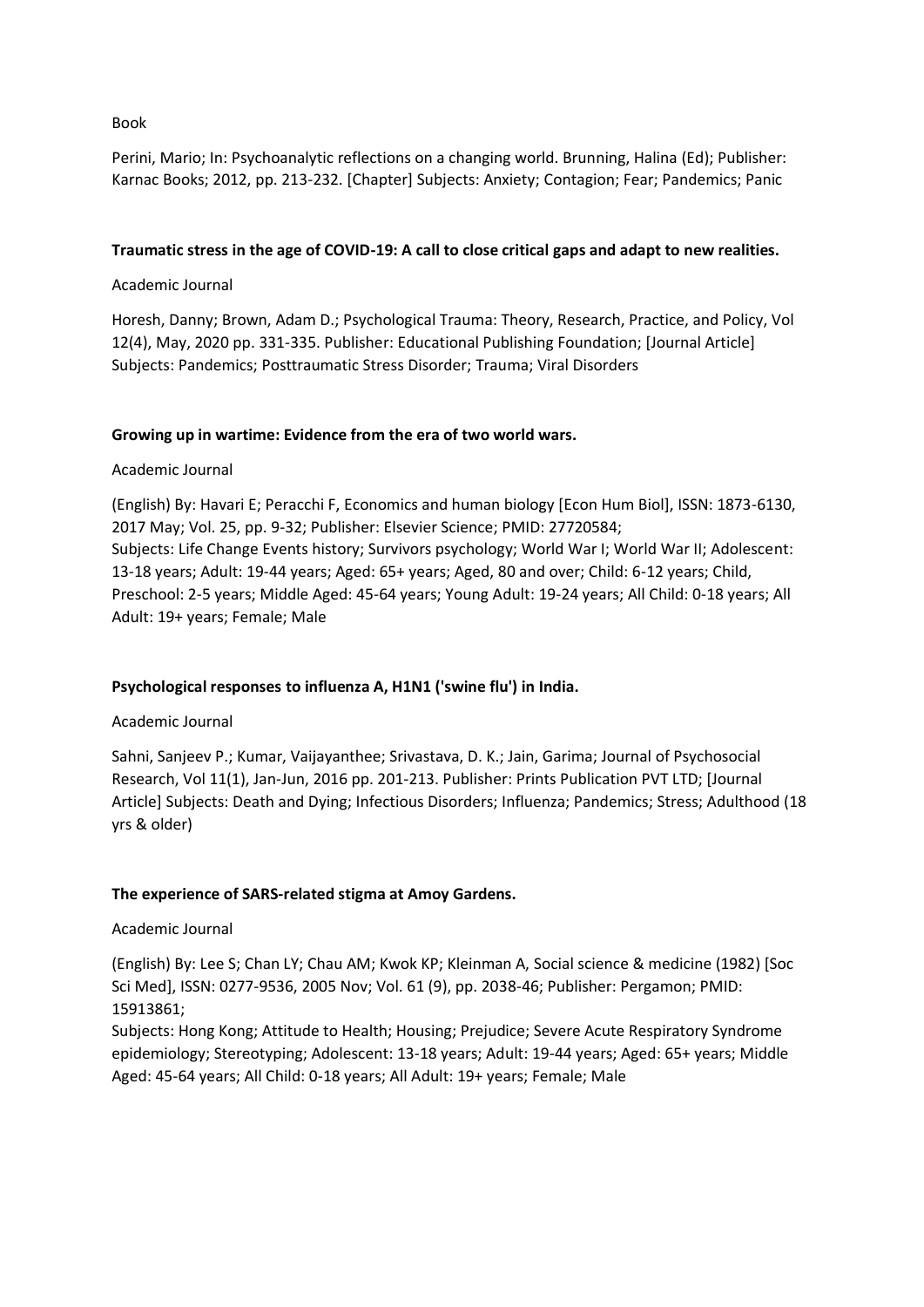**Human brain evolution and the 'Neuroevolutionary Time-depth Principle:' Implications for the Reclassification of fear-circuitry-related traits in DSM-V and for studying resilience to warzonerelated posttraumatic stress disorder.**

#### Academic Journal

Bracha, H. Stefan; Progress in Neuro-Psychopharmacology & Biological Psychiatry, Vol 30(5), Jul, 2006 pp. 827-853. Publisher: Elsevier Science; [Journal Article] Subjects: Anxiety Disorders; Diagnostic and Statistical Manual; Polymorphism; Posttraumatic Stress Disorder; Theory of Evolution

#### **Behavioral responses to the influenza A(H1N1) outbreak in Malaysia.**

#### Academic Journal

Wong, Li Ping; Sam, I-Ching; Journal of Behavioral Medicine, Vol 34(1), Feb, 2011 pp. 23-31. Publisher: Springer; [Journal Article] Subjects: Epidemics; Health Behavior; Influenza; Psychosocial Factors; Adulthood (18 yrs & older); Young Adulthood (18-29 yrs); Thirties (30-39 yrs); Middle Age (40-64 yrs); Aged (65 yrs & older); Male; Female

# **Lessons from the 1918 pandemic influenza: psychosocial consequences of a catastrophic outbreak of disease.**

#### Book

Schoch-Spana, Monica; In: Bioterrorism: Psychological and public health interventions. Ursano, Robert J. (Ed); Norwood, Ann E. (Ed); Fullerton, Carol S. (Ed); Publisher: Cambridge University Press; 2004, pp. 38-55. [Chapter] Subjects: Epidemics; Influenza; Intervention; Psychosocial Factors; Public Health Services

#### **Psychological predictors of anxiety in response to the H1N1 (swine flu) pandemic.**

#### Academic Journal

Wheaton, Michael G.; Abramowitz, Jonathan S.; Berman, Noah C.; Fabricant, Laura E.; Olatunji, Bunmi O.; Cognitive Therapy and Research, Vol 36(3), Jun, 2012 pp. 210-218. Publisher: Springer; [Journal Article] Subjects: Anxiety; Disgust; Health; Influenza; Health Anxiety; Adulthood (18 yrs & older); Young Adulthood (18-29 yrs); Thirties (30-39 yrs); Middle Age (40-64 yrs); Male; Female

# **Temporal changes in psychobehavioral responses during the 2009 H1N1 influenza pandemic.**

#### Academic Journal

Wong, Li Ping; Sam, I-Ching; Preventive Medicine: An International Journal Devoted to Practice and Theory, Vol 51(1), Jul, 2010 pp. 92-93. Publisher: Elsevier Science; [Letter] Subjects: Health Attitudes; Health Behavior; Health Knowledge; Influenza; Pandemics; Adulthood (18 yrs & older)

#### **Intolerance of uncertainty, appraisals, coping, and anxiety: The case of the 2009 H1N1 pandemic.**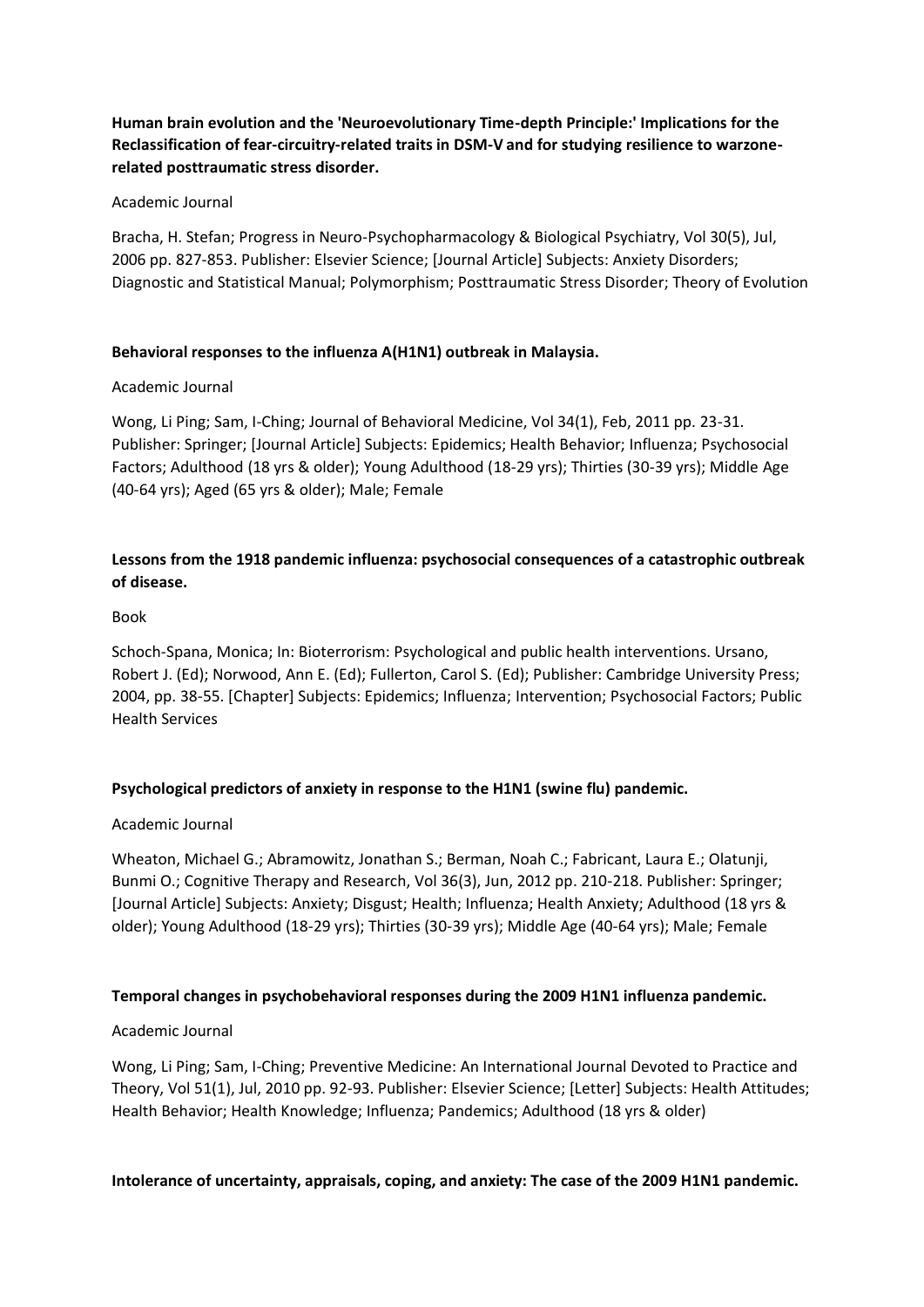#### Academic Journal

Taha, Sheena; Matheson, Kim; Cronin, Tracey; Anisman, Hymie; British Journal of Health Psychology, Vol 19(3), Sep, 2014 pp. 592-605. Publisher: Wiley-Blackwell Publishing Ltd.; [Journal Article]

Subjects: Coping Behavior; Pandemics; Tolerance for Ambiguity; Uncertainty; Swine Influenza; Adulthood (18 yrs & older); Young Adulthood (18-29 yrs); Thirties (30-39 yrs); Middle Age (40-64 yrs); Aged (65 yrs & older); Male; Female

#### **Appraisals of ambiguous viral health threats.**

Dissertation/ Thesis

Taha, Sheena Aislinn; Dissertation Abstracts International: Section B: The Sciences and Engineering, Vol 74(9-B)(E) Publisher: ProQuest Information & Learning; [Dissertation] Subjects: Anxiety; Health; Threat

# People in Quarantine

#### **Mental health status of people isolated due to Middle East Respiratory Syndrome.**

Academic Journal

(English) By: Jeong H; Yim HW; Song YJ; Ki M; Min JA; Cho J; Chae JH, Epidemiology and health [Epidemiol Health], ISSN: 2092-7193, 2016 Nov 05; Vol. 38, pp. e2016048; Publisher: Korean Society of Epidemiology; PMID: 28196409;

Subjects: Coronavirus Infections psychology; Coronavirus Infections virology; Patient Isolation psychology; Adult: 19-44 years; Middle Aged: 45-64 years; All Adult: 19+ years; Female; Male

# **SARS control and psychological effects of quarantine, Toronto, Canada.**

#### Academic Journal

(English) By: Hawryluck L; Gold WL; Robinson S; Pogorski S; Galea S; Styra R, Emerging infectious diseases [Emerg Infect Dis], ISSN: 1080-6040, 2004 Jul; Vol. 10 (7), pp. 1206-12; Publisher: National Center for Infectious Diseases, Centers for Disease Control and Prevention (CDC); PMID: 15324539; Subjects: Canada; Communicable Diseases, Emerging prevention & control; Disease Outbreaks prevention & control; Quarantine psychology; Severe Acute Respiratory Syndrome prevention & control; Adolescent: 13-18 years; Adult: 19-44 years; Aged: 65+ years; Middle Aged: 45-64 years; All Child: 0-18 years; All Adult: 19+ years

# Patients

#### **Posttraumatic stress after SARS.**

Academic Journal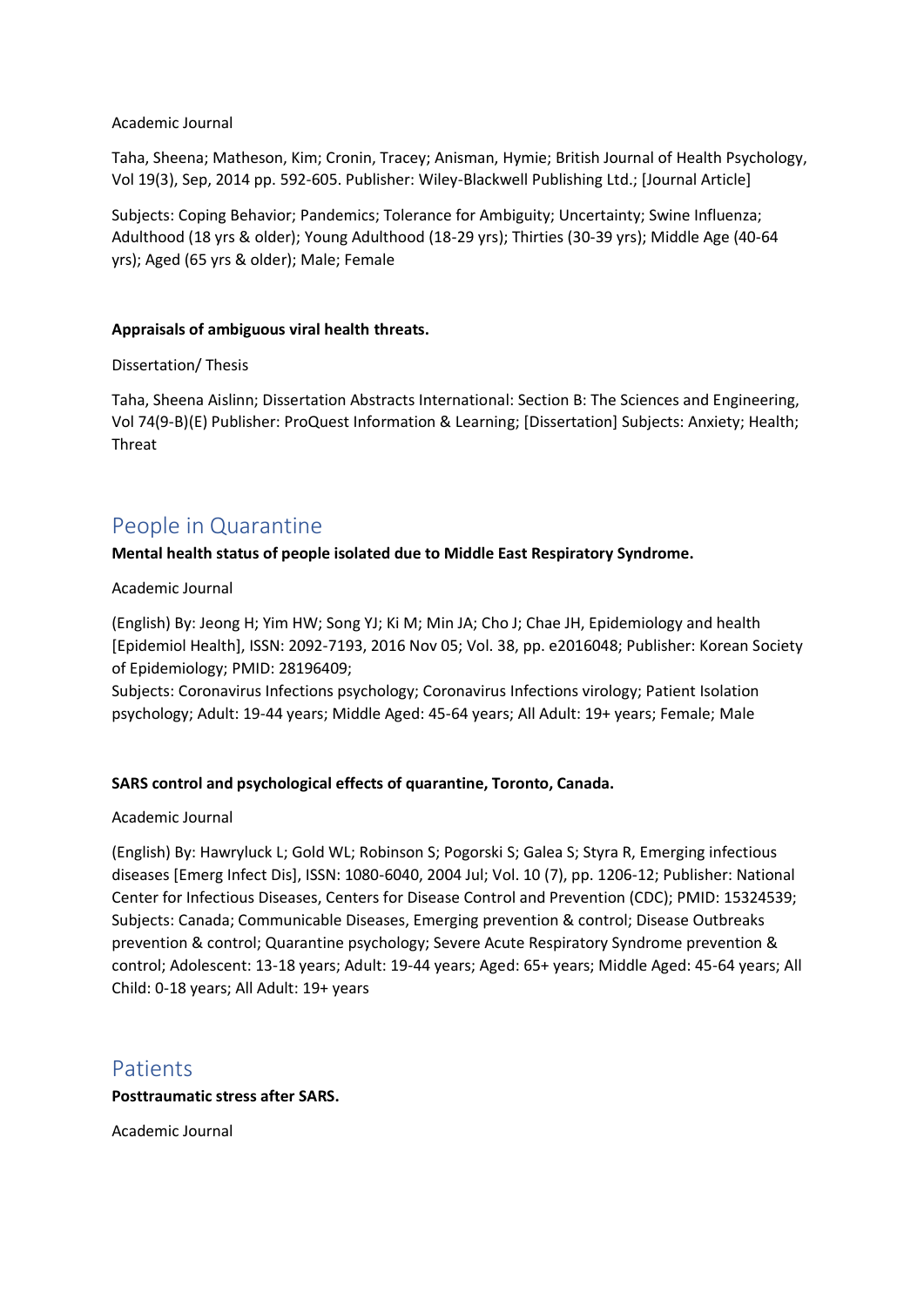(English) By: Wu KK; Chan SK; Ma TM, Emerging infectious diseases [Emerg Infect Dis], ISSN: 1080- 6040, 2005 Aug; Vol. 11 (8), pp. 1297-300; Publisher: National Center for Infectious Diseases, Centers for Disease Control and Prevention (CDC); PMID: 16102324;

Subjects: Hong Kong; SARS Virus growth & development; Severe Acute Respiratory Syndrome psychology; Stress Disorders, Post-Traumatic virology; Adolescent: 13-18 years; Adult: 19-44 years; Aged: 65+ years; Aged, 80 and over; Middle Aged: 45-64 years; All Child: 0-18 years; All Adult: 19+ years; Female; Male

# Neuropsychiatric Sequelae

**The neuropsychiatric aspects of influenza/swine flu: A selective review.**

#### Academic Journal

(English) By: Manjunatha N; Math SB; Kulkarni GB; Chaturvedi SK, Industrial psychiatry journal [Ind Psychiatry J], ISSN: 0972-6748, 2011 Jul; Vol. 20 (2), pp. 83-90; Publisher: Medknow; PMID: 23271861;

# **Why was the 1918 influenza pandemic so lethal? The possible role of a neurovirulent neuraminidase.**

#### Academic Journal

(English) By: Maurizi CP, Medical hypotheses [Med Hypotheses], ISSN: 0306-9877, 1985 Jan; Vol. 16 (1), pp. 1-5; Publisher: Eden Press; PMID: 3999996; Subjects: Encephalitis etiology; Neuraminidase toxicity; Orthomyxoviridae enzymology

# **Influenza and schizophrenia: a possible connection with the substantia nigra.**

# Academic Journal

(English) By: Maurizi CP, Medical hypotheses [Med Hypotheses], ISSN: 0306-9877, 1984 Oct; Vol. 15 (2), pp. 163-7; Publisher: Eden Press; PMID: 6096682; Subjects: Influenza, Human physiopathology; Schizophrenia physiopathology; Substantia Nigra physiopathology

# **Children and encephalitis lethargica: a historical review.**

#### Academic Journal

(English) By: Vilensky JA; Foley P; Gilman S, Pediatric neurology [Pediatr Neurol], ISSN: 0887-8994, 2007 Aug; Vol. 37 (2), pp. 79-84; Publisher: Elsevier Science Publishing; PMID: 17675021; Subjects: United States; Disease Outbreaks history; Influenza, Human history; Mental Disorders history; Parkinson Disease, Postencephalitic history; Child: 6-12 years; All Child: 0-18 years

#### **Avian influenza and the brain--comments on the occasion of resurrection of the Spanish flu virus.**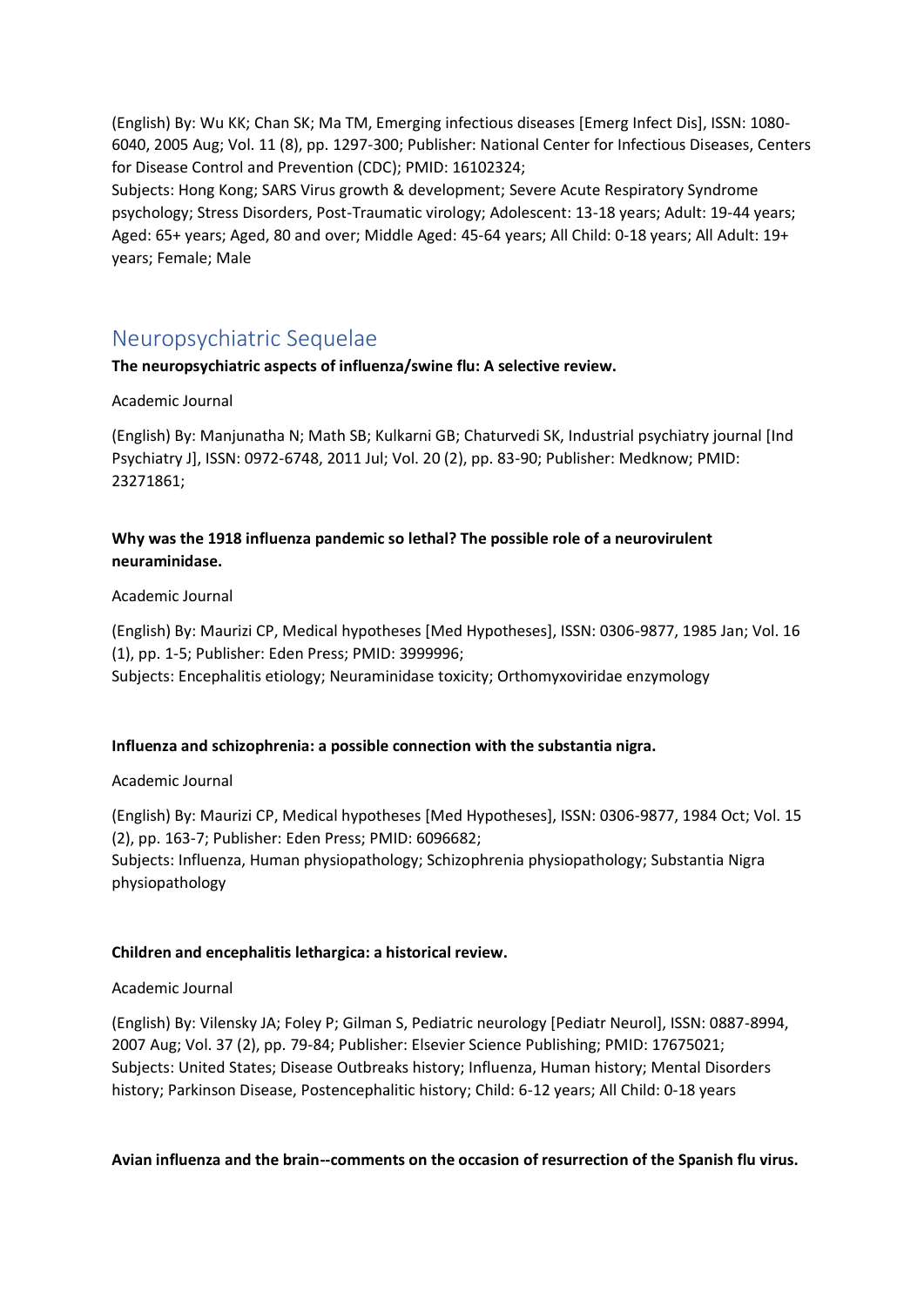#### Academic Journal

(English) By: Kristensson K, Brain research bulletin [Brain Res Bull], ISSN: 0361-9230, 2006 Feb 15; Vol. 68 (6), pp. 406-13; Publisher: Elsevier Science; PMID: 16459194; Subjects: Encephalitis, Viral virology; Influenza A Virus, H1N1 Subtype pathogenicity; Influenza in Birds complications

### **Schizophrenia and 1957 pandemic of influenza: Meta-analysis.**

### Academic Journal

Selten, Jean-Paul; Frissen, Aleida; Lensvelt-Mulders, Gerty; Morgan, Vera A.; Schizophrenia Bulletin, Vol 36(2), Mar, 2010 pp. 219-228. Publisher: Oxford University Press; [Journal Article] Abstract: Subjects: Influenza; Pandemics; Risk Factors; Schizophrenia

#### **Contracting schizophrenia: Lessons from the influenza epidemic of 1918-1919.**

#### Academic Journal

Yudofsky, Stuart C.; JAMA: Journal of the American Medical Association, Vol 301(3), Jan, 2009 pp. 324-326. Publisher: American Medical Association; [Journal Article] Subjects: Brain; Diagnostic and Statistical Manual; Diagnosis; Influenza; Schizophrenia

# **Influenza RNA not detected in archival brain tissues from acute encephalitis lethargica cases or in postencephalitic Parkinson cases.**

#### Academic Journal

(English) By: McCall S; Henry JM; Reid AH; Taubenberger JK, Journal of neuropathology and experimental neurology [J Neuropathol Exp Neurol], ISSN: 0022-3069, 2001 Jul; Vol. 60 (7), pp. 696- 704; Publisher: Oxford University Press; PMID: 11444798;

Subjects: Brain virology; Encephalitis virology; Orthomyxoviridae isolation & purification; Parkinson Disease, Postencephalitic virology; RNA, Viral analysis; Adult: 19-44 years; Aged: 65+ years; Middle Aged: 45-64 years; All Adult: 19+ years; Male

# '**An inexpressible dread': Psychoses of influenza at fin-de-siècle.**

#### Academic Journal

Honigsbaum, Mark; The Lancet, Vol 381(9871), Mar 23, 2013 pp. 988-989. Publisher: Lancet; [Column/Opinion] Subjects: Influenza; Psychosis; Sequelae

# **Etiological environmental models: virus infection models.**

Book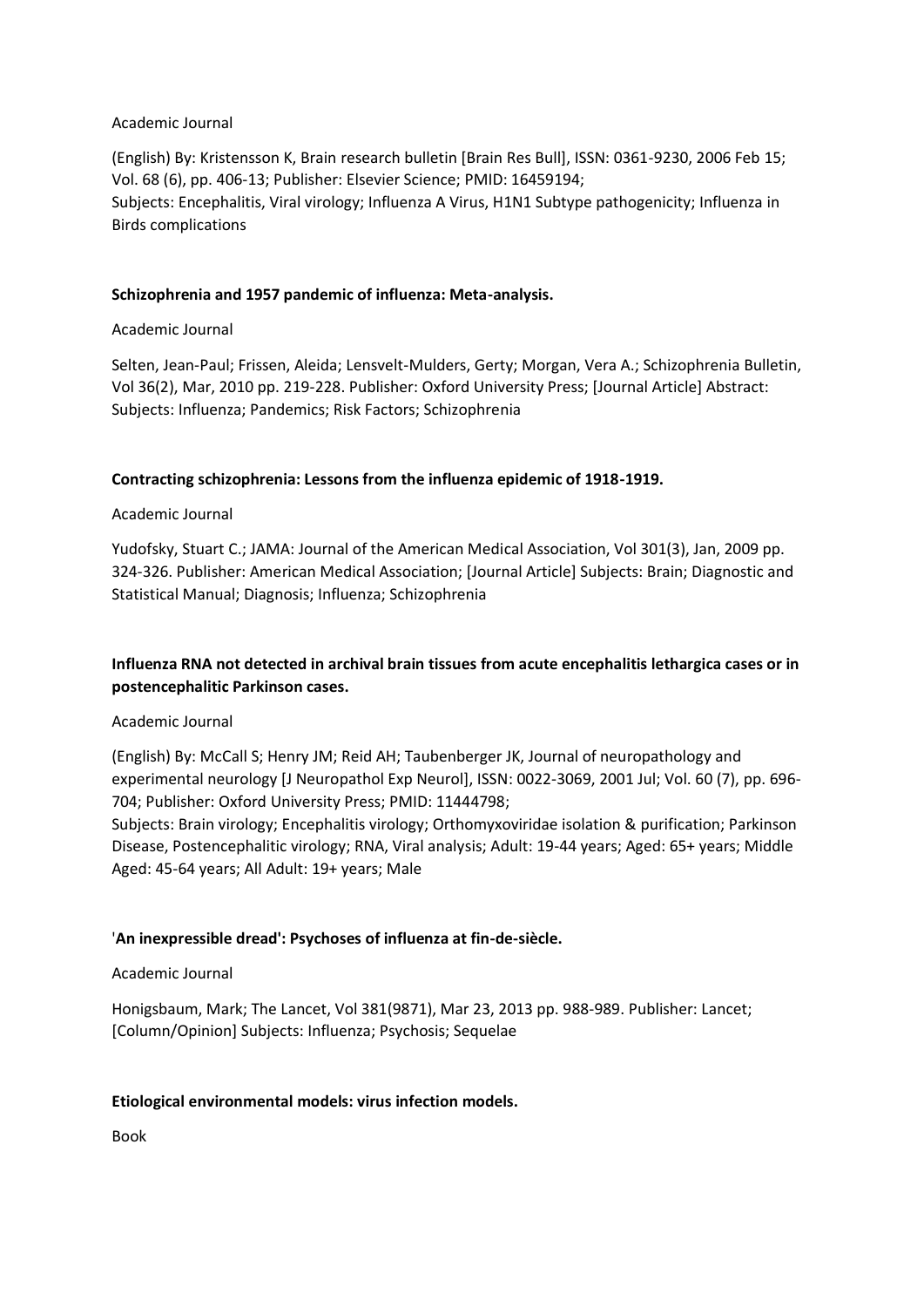Karlsson, Håkan; In: Modeling the psychopathological dimensions of schizophrenia: From molecules to behavior. Pletnikov, Mikhail V. (Ed); Waddington, John (Ed); Publisher: Elsevier Academic Press; 2016, pp. 193-207. [Chapter] Subjects: Animal Models; Etiology; Schizophrenia; Viral Disorders

#### **Prenatal exposure to the 1957 influenza pandemic and non-affective psychosis in the Netherlands.**

### Academic Journal

Selton, Jean-Paul; Brown, Alan S.; Moons, Karel G. M.; Slaets, Joris P. J.; Susser, Ezra S.; Kahn, René S.; Schizophrenia Research, Vol 38(2-3), Aug, 1999 pp. 85-91. Publisher: Elsevier Science; [Journal Article] Subjects: Epidemiology; Etiology; Influenza; Prenatal Exposure; Schizophrenia; Childhood (birth-12 yrs)

# **Prenatal exposure to influenza and schizophrenia in Surinamese and Dutch Antillean immigrants to the Netherlands.**

#### Academic Journal

Selten, Jean-Paul; Slaets, Joris; Kahn, René; Schizophrenia Research, Vol 30(1), Feb, 1998 pp. 101- 103. Publisher: Elsevier Science; [Journal Article] Subjects: Epidemiology; Influenza; Pandemics; Prenatal Exposure; Schizophrenia; Male; Female

#### **Mental handicaps and the pandemic influenza.**

#### Academic Journal

Jancar, J.; The British Journal of Psychiatry, Vol 165(5), Nov, 1994 pp. 696-697. Publisher: Royal College of Psychiatrists; [Journal Article] Subjects: Birth; Influenza; Pandemics; Intellectual Development Disorder

# **Influenza and schizophrenia: An analysis of post-influenzal 'dementia precox,' as of 1918, and five years later: Further studies of the psychiatric aspects of influenza.**

#### Academic Journal

Menninger, Karl A.; The American Journal of Psychiatry, Vol 151(6, Suppl), Jun, 1994 pp. 183-187. Publisher: American Psychiatric Assn; [Journal Article] Subjects: Influenza; Psychosis; Schizophrenia

#### **Prenatal exposure to influenza does not cause schizophrenia.**

#### Academic Journal

Crow, T. J.; Done, D. J.; The British Journal of Psychiatry, Vol 161, Sep, 1992 pp. 390-393. Publisher: Royal College of Psychiatrists; [Journal Article] Subjects: Influenza; Offspring; Prenatal Exposure; Schizophrenia; Susceptibility (Disorders);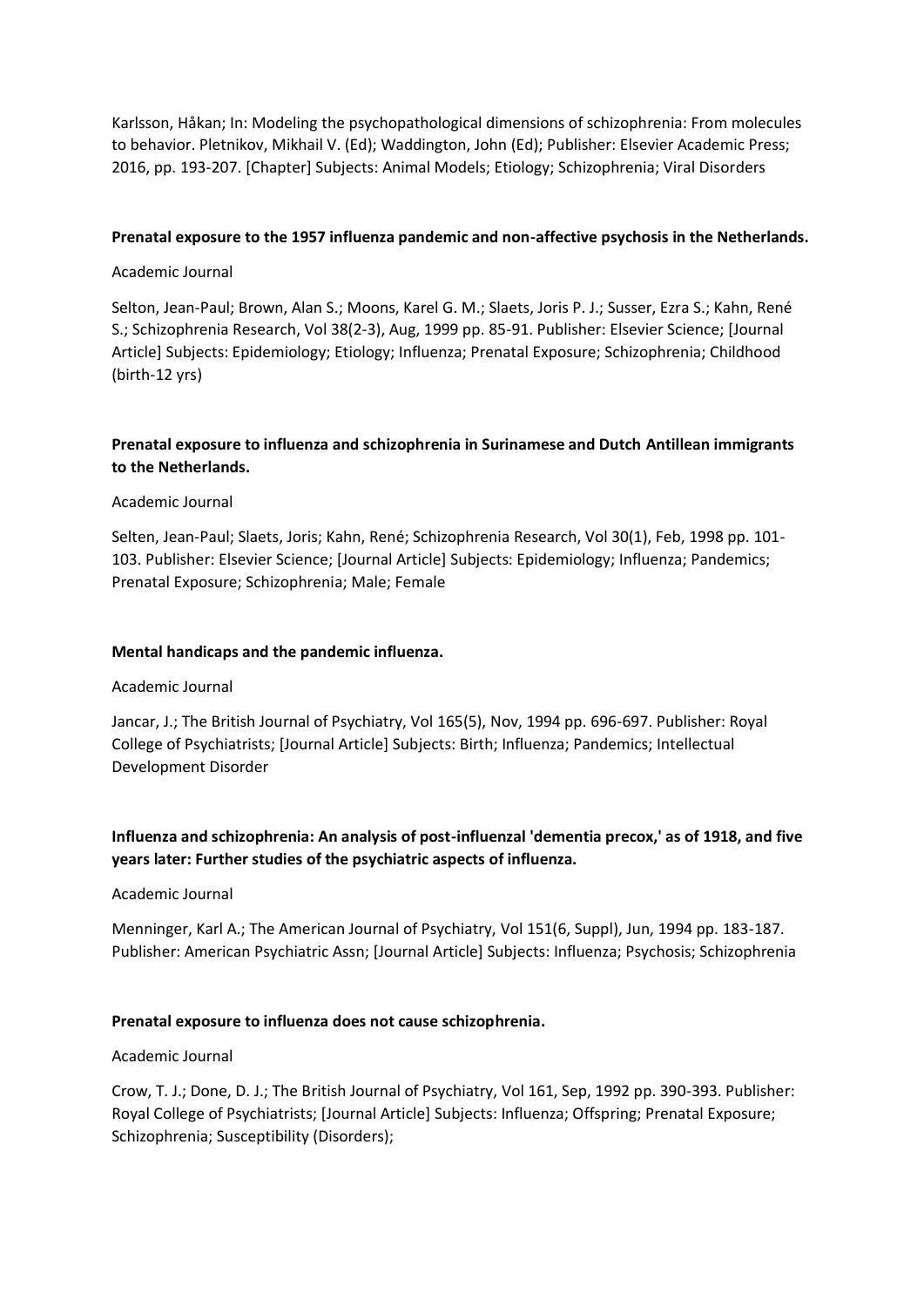# Policy and Planning

# **Hospital preparedness and SARS.**

# Academic Journal

(English) By: Loutfy MR; Wallington T; Rutledge T; Mederski B; Rose K; Kwolek S; McRitchie D; Ali A; Wolff B; White D; Glassman E; Ofner M; Low DE; Berger L; McGeer A; Wong T; Baron D; Berall G, Emerging infectious diseases [Emerg Infect Dis], ISSN: 1080-6040, 2004 May; Vol. 10 (5), pp. 771-6; Publisher: National Center for Infectious Diseases, Centers for Disease Control and Prevention (CDC); PMID: 15200807;

Subjects: Canada; Communicable Disease Control methods; Hospitals, Urban; SARS Virus; Severe Acute Respiratory Syndrome epidemiology; Severe Acute Respiratory Syndrome prevention & control; Severe Acute Respiratory Syndrome therapy; Severe Acute Respiratory Syndrome virology

#### **Pandemic planning in pediatric care: A website policy review and national survey data.**

#### Academic Journal

Nicholas, David; Patershuk, Clare; Koller, Donna; Bruce-Barrett, Cindy; Lach, Lucy; Shaul, Randi Zlotnik; Matlow, Anne; Health Policy, Vol 96(2), Jul, 2010 pp. 134-142. Publisher: Elsevier Science; [Journal Article] Subjects: Pandemics; Pediatrics; Treatment Planning; Health Care Policy

#### **Understanding pandemic influenza behaviour: An exploratory biopsychosocial study.**

# Academic Journal

Flowers, Paul; Davis, Mark; Lohm, Davina; Waller, Emily; Stephenson, Niamh; Journal of Health Psychology, Vol 21(5), May, 2016 pp. 759-769. Publisher: Sage Publications; [Journal Article] Subjects: Health Behavior; Health Promotion; Influenza; Pandemics; Public Health; Adulthood (18 yrs & older); Aged (65 yrs & older); Male; Female

# **The emergence of the novel H1N1 virus: Implications for global mental health.**

#### Academic Journal

Chan, Sandra S.; Lam, Linda C. W.; Chiu, Helen F. K.; International Psychogeriatrics, Vol 21(6), Dec, 2009 pp. 987-989. Publisher: Cambridge University Press; [Editorial] Subjects: Infectious Disorders; Influenza; Mental Health; Global Health; Swine Influenza

# **The ethics of care: Social workers in an influenza pandemic.**

#### Academic Journal

Rosoff, Philip M.; Social Work in Health Care, Vol 47(1), 2008 pp. 49-59. Publisher: Haworth Press; [Journal Article] Subjects: Hospitals; Influenza; Mental Health Personnel; Pandemics; Social Workers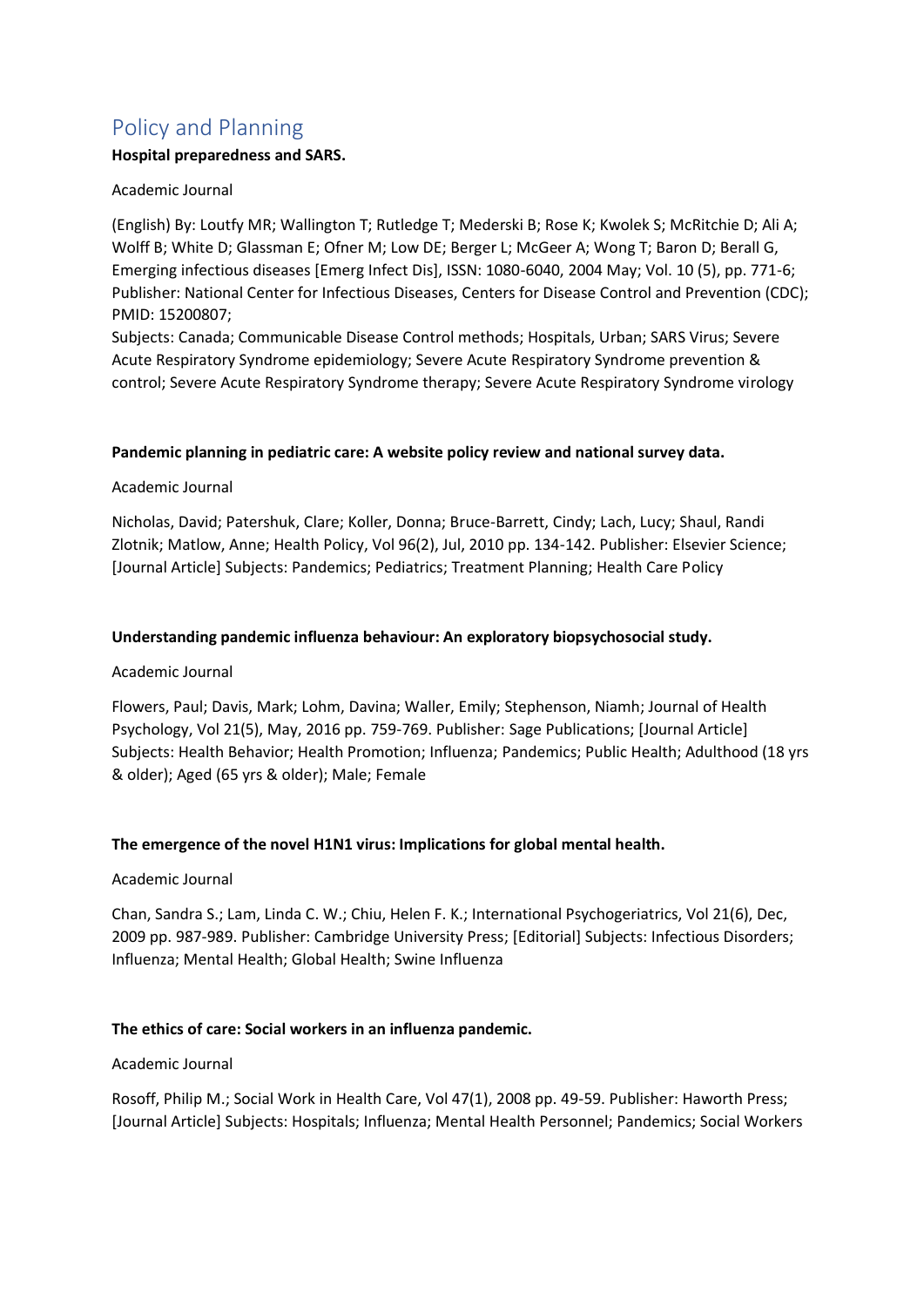#### **Effective health risk communication about pandemic influenza for vulnerable populations.**

#### Academic Journal

Vaughan, Elaine; Tinker, Timothy; American Journal of Public Health, Vol 99(Suppl 2), Oct 1, 2009 pp. S324-S332. Publisher: American Public Health Assn; [Journal Article] Subjects: At Risk Populations; Health Education; Influenza; Pandemics; Public Health

#### **Preparing for pandemic influenza and its aftermath: Mental health issues considered.**

#### Academic Journal

Douglas, Pamela K.; Douglas, David B.; Harrigan, Daniel C.; Douglas, Kathleen M.; International Journal of Emergency Mental Health, Vol 11(3), Sum 2009 pp. 137-144. Publisher: Chevron Publishing; [Journal Article] Subjects: At Risk Populations; Influenza; Mental Health; Pandemics; Public Health

#### **Trauma-informed leadership.**

#### Academic Journal

Manderscheid, Ronald W.; International Journal of Mental Health, Vol 38(1), Spr 2009 pp. 78-86. Publisher: ME Sharpe; [Journal Article] Subjects: Health Service Needs; Leadership; Public Health; Trauma; Health Care Administration

#### **The psychology of pandemics: Preparing for the next global outbreak of infectious disease.**

Book

Taylor, Steven; Publisher: Cambridge Scholars Publishing; 2019. xvi, 158 pp. Subjects: Pandemics; Psychology; Psychosocial Factors; Sociocultural Factors

#### **Investigating and rebuilding public trust in preparation for the next pandemic.**

#### Academic Journal

Bangerter, Adrian; European Psychologist, Vol 19(1), 2014 Special Section: Infectious Disease Outbreaks and Public Trust. pp. 1-3. Publisher: Hogrefe Publishing; [Editorial] Subjects: Information Dissemination; Pandemics; Public Health Services; Public Opinion; Trust (Social Behavior)

#### **Pandemic policy and planning considerations for universities: findings from a tabletop exercise.**

#### Academic Journal

(English) By: Beaton R; Stergachis A; Thompson J; Osaki C; Johnson C; Charvat SJ; Marsden-Haug N, Biosecurity and bioterrorism : biodefense strategy, practice, and science [Biosecur Bioterror], ISSN: 1538-7135, 2007 Dec; Vol. 5 (4), pp. 327-34; Publisher: Mary Ann Liebert; PMID: 18081492;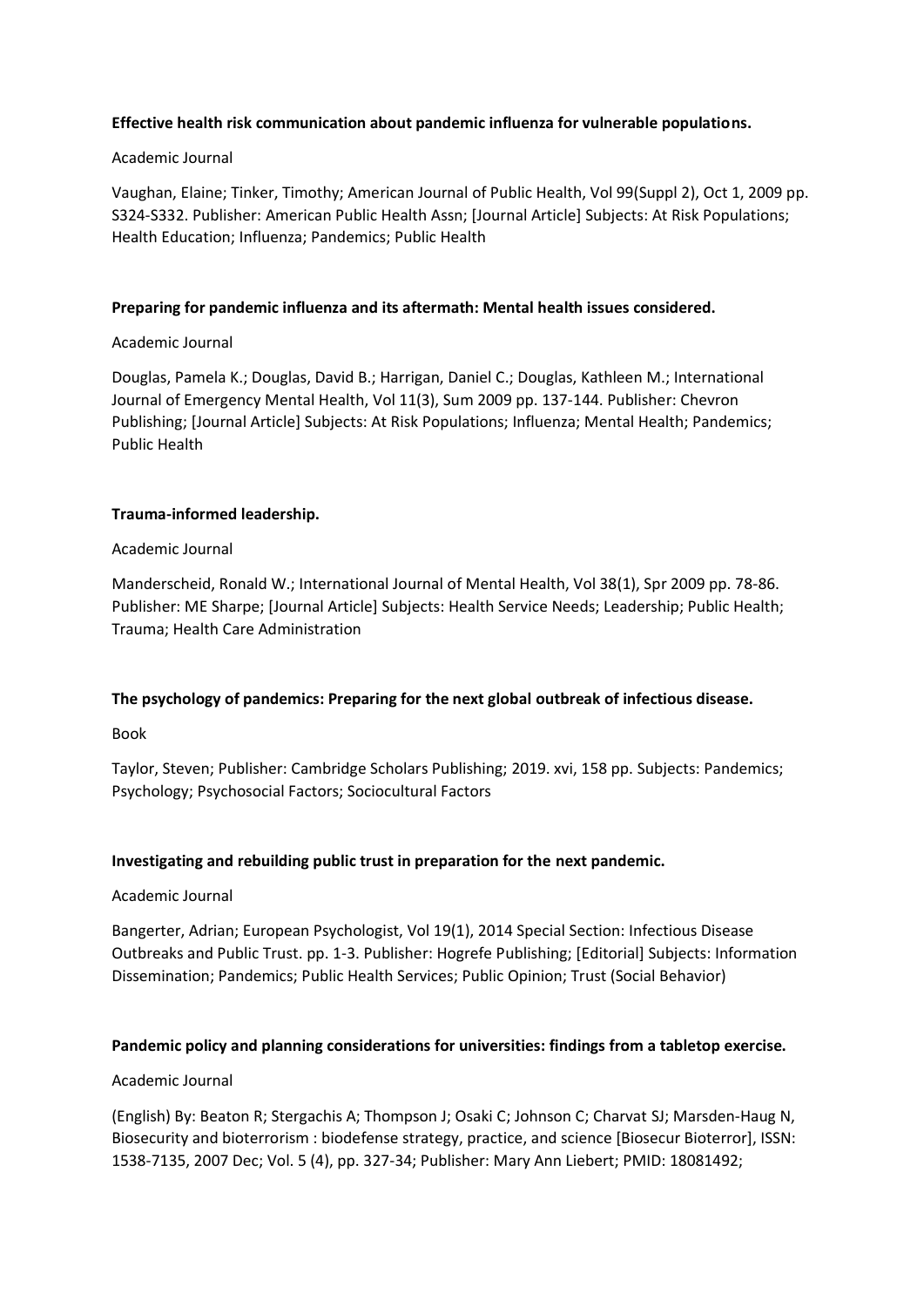Subjects: Washington; Disaster Planning methods; Disease Outbreaks prevention & control; Influenza, Human prevention & control; Public Health Practice; Risk Management methods

# Children

**A collaborative approach to meeting the psychosocial needs of children during an influenza pandemic.**

#### Academic Journal

Murray, John S.; Journal for Specialists in Pediatric Nursing, Vol 15(2), Apr, 2010 pp. 135-143. Publisher: Wiley-Blackwell Publishing Ltd.; [Journal Article] Subjects: Influenza; Needs; Pandemics; Pediatrics; Psychosocial Factors

# **Other**

**Follow-up of Contacts of Middle East Respiratory Syndrome Coronavirus-Infected Returning Travelers, the Netherlands, 2014.**

# Academic Journal

(English) By: Mollers M; Jonges M; Pas SD; van der Eijk AA; Dirksen K; Jansen C; Gelinck LB; Leyten EM; Thurkow I; Groeneveld PH; van Gageldonk-Lafeber AB; Koopmans MP; Timen A; MERS-CoV Outbreak Investigation Team of the Netherlands, Emerging infectious diseases [Emerg Infect Dis], ISSN: 1080-6059, 2015 Sep; Vol. 21 (9), pp. 1667-9; Publisher: National Center for Infectious Diseases, Centers for Disease Control and Prevention (CDC); PMID: 26291986; Subjects: Netherlands; Saudi Arabia; Contact Tracing; Coronavirus Infections epidemiology; Middle East Respiratory Syndrome Coronavirus isolation & purification; Respiratory Tract Infections epidemiology; Travel; Adolescent: 13-18 years; Adult: 19-44 years; Aged: 65+ years; Child: 6-12 years; Middle Aged: 45-64 years; Young Adult: 19-24 years; All Child: 0-18 years; All Adult: 19+ years; Female; Male

# **Influenza pandemic, mental illnesses, addictions.**

# Academic Journal

Russell, Barbara; Journal of Ethics in Mental Health, Vol 5(1), Nov, 2010 pp. 1-5. Publisher: Journal of Ethics in Mental Health; [Journal Article] Subjects: Addiction; Influenza; Mental Disorders; Pandemics

# **Self-portrait after Spanish Flu.**

# Academic Journal

Harris, James C. (Ed); Archives of General Psychiatry, Vol 63(4), Apr, 2006 pp. 354-355. Publisher: American Medical Association; [Journal Article] Subjects: Epidemics; Influenza; Painting (Art); Pandemics; Survivors